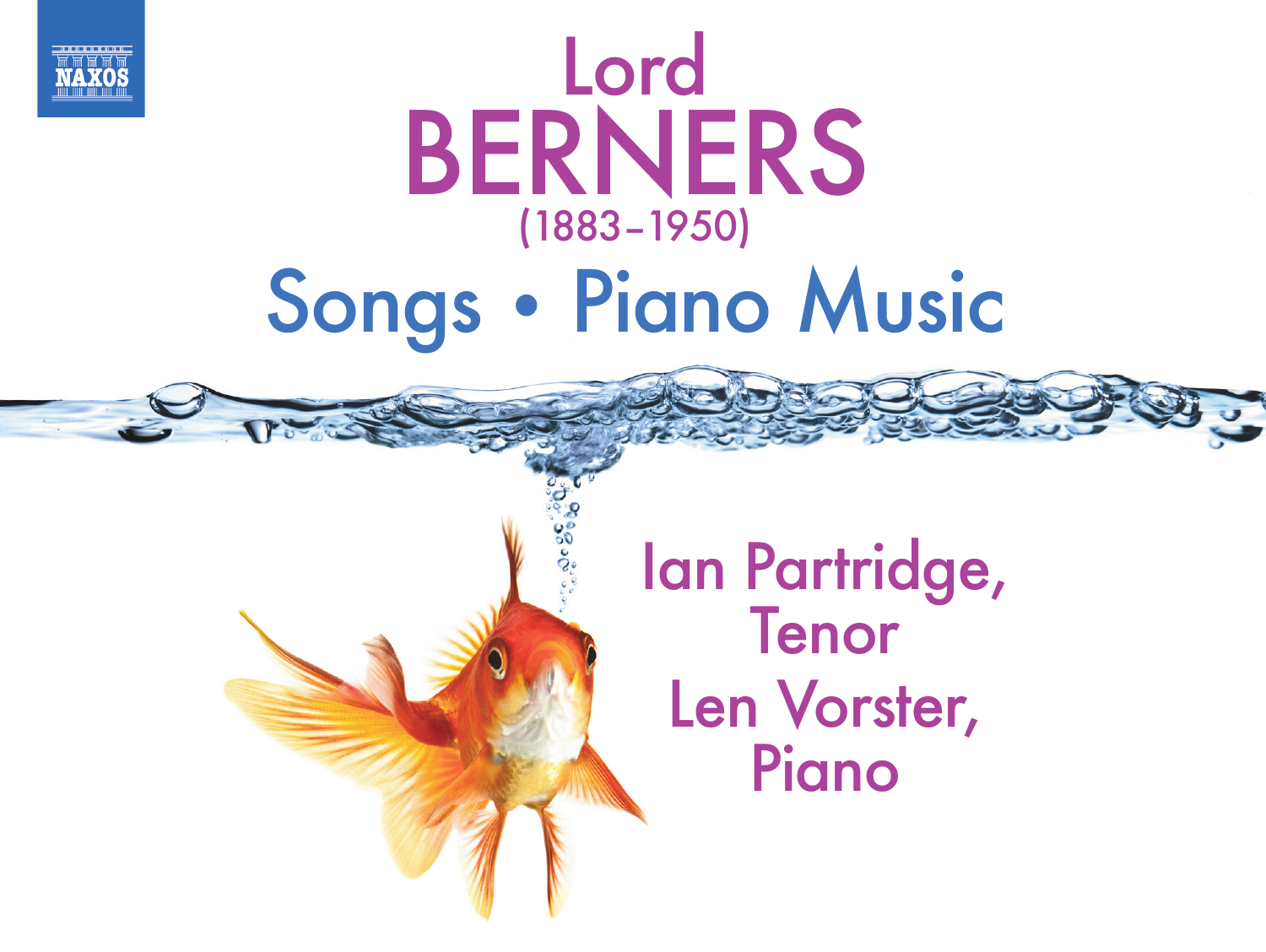## **Lord Berners (1883–1950)**

**Songs • Piano Music**

|     | 1 Polka (1941)                                      | 2:32 | Fragments psychologiques ('Psychological                 |       |
|-----|-----------------------------------------------------|------|----------------------------------------------------------|-------|
|     | Lieder Album - Three Songs in the German            |      | <b>Fragments')</b> (c. 1916)                             | 6:50  |
|     | <b>Manner</b> (1913-18)                             | 4:30 | 16 La Haine ('Hatred')                                   | 2:29  |
|     | (Text: Heinrich Heine, 1797-1856)                   |      | [7] Le Rire ('Laughter')                                 | 1:13  |
|     | 2 No. 1. Du bist wie eine Blume ('The White Pig')   | 1:32 | 18 Un soupir ('A Sigh')                                  | 3:04  |
|     | 3 No. 2. König Wiswamitra ('King Wiswamitra')       | 0:51 | 19 Dialogue between Tom Filuter and his Man              |       |
| 4   | No. 3. Weihnachtslied ('Christmas Carol')           | 2:02 | by Ned the Dog Stealer (1924)                            | 1:11  |
| 151 | Le Poisson d'or ('The Goldfish') (1915)             | 3:11 | (Text: Anonymous)                                        |       |
|     | 6 Dispute entre le papillon et le crapaud ('Dispute |      | 20 March (1945)                                          | 1:22  |
|     | between the Butterfly and the Toad') (c. 1915)      | 0:51 | 21 The Expulsion from Paradise (1945)                    | 1:07  |
|     | Trois Chansons ('Three Songs') (1920)               | 4:26 | Three Songs (1921)                                       | 4:49  |
|     | (Text: Georges Jean-Aubry, 1882–1950)               |      | (Text: Traditional [22], John Masefield, 1878-1967 [23], |       |
|     | 7 No. 1. Romance                                    | 1:37 | Lord Berners [24])                                       |       |
|     | 8 No. 2. L'Étoile filante (The Shooting Star')      | 1:25 | 22 The Rio Grande (Capstan Shanty)                       | 2:28  |
|     | 9 No. 3. La Fiancée du timbalier ('The Drummer      |      | 23 Theodore, or The Pirate King                          | 0:53  |
|     | Boy's Sweetheart')                                  | 1:20 | 24 A Long Time Ago (Halliard's Shanty)                   | 1:25  |
|     | Trois Petites Marches funèbres ('Three              |      | 25 Valse (1943)                                          | 5:14  |
|     | Little Funeral Marches') (1916)                     | 6:07 | 26 Red Roses and Red Noses (c. 1940)                     | 2:08  |
|     | 10 No. 1. Pour un homme d'État ('For a Statesman')  | 2:20 | (Text: Lord Berners)                                     |       |
|     | 11 No. 2. Pour un canari ('For a Canary')           | 2:02 | 27 Come on Algernon (1944)                               | 3:03  |
| 12  | No. 3. Pour une tante à héritage ('For a Wealthy    |      | (Text: Thomas Ernest Bennett Clarke, 1907–1989)          |       |
|     | Aunt')                                              | 1:40 |                                                          |       |
|     | Three English Songs (1920)                          | 3:40 | Total Time:                                              | 51:45 |
|     | (Texts: Thomas Dekker, ?1572-1632 [13],             |      |                                                          |       |
|     | Robert Graves, 1895-1985 [14],                      |      |                                                          |       |
|     | Esther Lilian Duff, dates unknown [15])             |      |                                                          |       |
|     | 13 No. 1. Lullaby                                   | 1:26 |                                                          |       |
|     | 14 No. 2. The Lady Visitor in the Pauper Ward       | 1:09 |                                                          |       |
| 15  | No. 3. The Green-eyed Monster                       | 0:58 |                                                          |       |

Gerald Hugh Tyrwhitt-Wilson was born on 18 September 1883 at Apley Park, Bridgnorth, Shropshire, and succeeded to the title 14th Baron Berners in 1919. He was educated at Eton and, despite evidence of a talent for music, joined the Diplomatic Corps and served as Honorary Attaché to the British Embassy in Constantinople (1909–11) and Rome (1911–19). His musical training was therefore sporadic, but included lessons from Donald Tovey in England, Edmund Kretschmer in Germany and Alfredo Casella in Italy, where he also received advice and encouragement from Stravinsky. In all essentials, however, he was self-taught, profiting from an open-minded appreciation of the avant-garde trends he encountered during his travels in Europe. This cosmopolitan outlook set him apart from his British contemporaries: irony, satire and a degree of submerged romanticism being the hallmarks of his eclectic style. Such a talent inevitably expressed itself most happily in ballets, of which he wrote five, beginning in 1926 with The Triumph of Neptune for Diaghilev and including A Wedding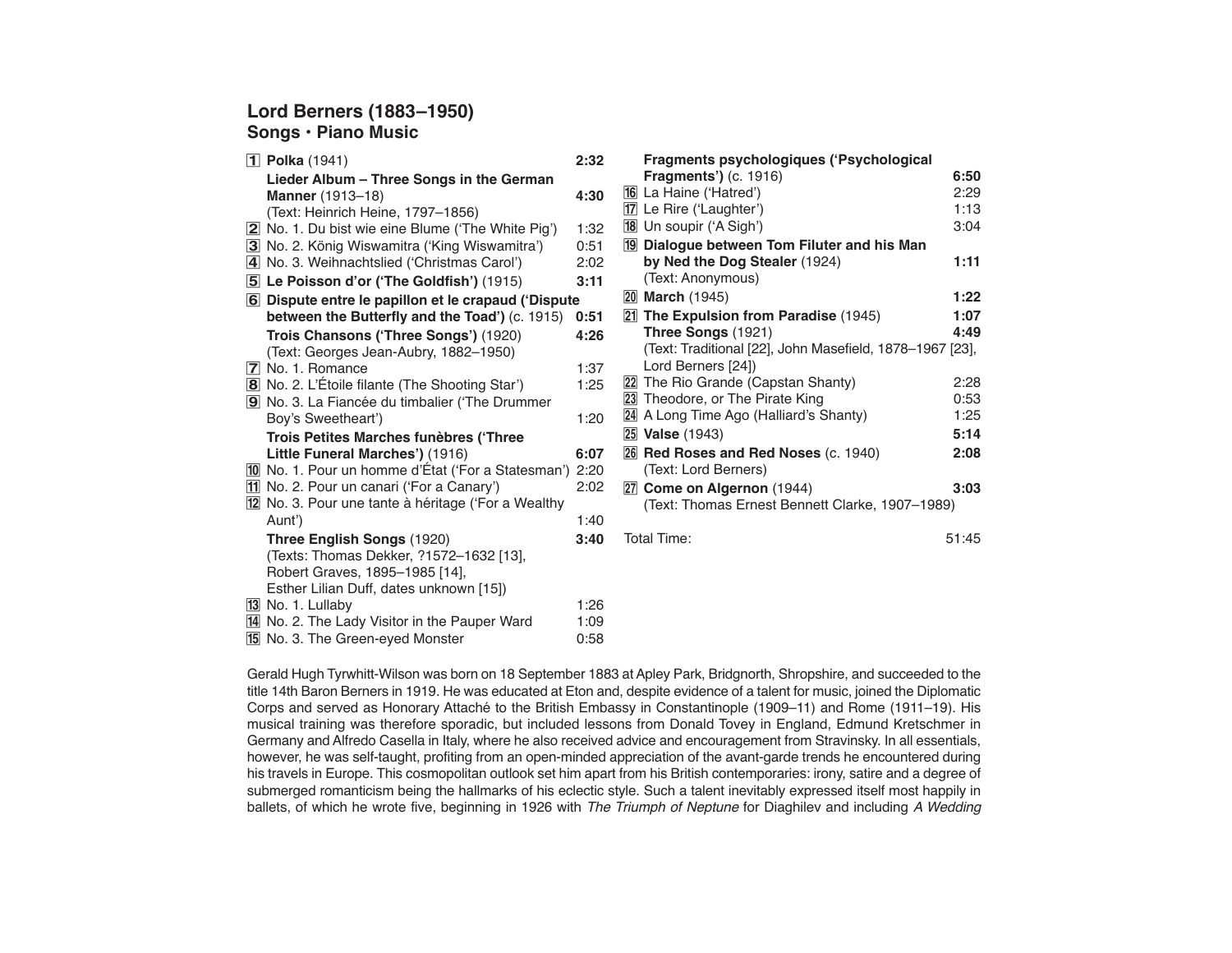Bouquet, composed in 1936 (available on 8.555223), a splendid choral-ballet to words by Gertrude Stein.

Though wealth and social status conspired with a certain emotional diffidence to allow Berners to pose as a dilettante, there can be no doubt that his musical achievements were those of a true professional. His ability as a painter (he exhibited at London's Lefevre Gallery in 1931 and 1936) was more that of a gifted amateur, as were his literary gifts which found their most satisfactory expression in two volumes of autobiography, First Childhood (1934) and A Distant Prospect (1945). The determined flippancy of his five novellas (beginning in 1937 with the provocatively titled The Girls of Radcliff Hall) and the calculated eccentricity of his public persona, cocooned as it was in a vacuous social round, concealed a rather melancholy, emotionally starved personality which is reflected in some of his music. From 1931 he lived in modest splendour at Faringdon House in Berkshire where he died on 19 April 1950.

The Three Songs in the German Manner which make up Berners' Lieder Album were composed between 1913 and 1918 and appeared in 1920 as his first published composition. Although he assured Stravinsky that they were 'not at all German' they might, were it not for his irrepressible sense of fun, pass for Hugo Wolf, so masterly is his approach to Heinrich Heine's words. As it is, humour sets the tone from the piano grunts that open the almost atonal setting of Du bist wie eine Blume, thus illustrating the composer's unsubstantiated claim that the poet was really addressing a white pig and not a fair maiden, to the final glissando which mocks the king's bovine obsessions in König Wiswamitra. Even the Weihnachtslied, the most straightforward and genuinely 'felt' of the three settings, has its moments of gentle comedy in the 'oriental' parallel fifths which speed the three kings on their quest for the Holy Child.

Homage to France came perhaps more naturally to Berners, for it was a French text that he chose for his only opera, Le Carrosse du Saint-Sacrement (1923) (Naxos 8.660510), and it was French that he spoke most fluently. The Trois Chansons of 1920 are settings of poems by Georges Jean-Aubry. The subtle parlando of Romance and L'Étoile filante, the delicate pictoral accompaniment and shifting tonalities of La Fiancée du timbalier, all point to his deep understanding of the style and substance of the art he chose to emulate.

Equally appropriately, his three settings of English texts (the Elizabethan Thomas Dekker's Lullaby, Robert Graves's anguished attack on The Lady Visitor in the Pauper Ward, and Esther Lillian Duff's petulant Green-eyed Monster) have a directness of utterance that ranges from sweet simplicity, through furious rage, to arch frivolity. They were published in 1920. In the following year three more English songs appeared: this time, bold but slightly wayward versions of traditional sea shanties (The Rio Grande and A Long Time Ago) and, in a setting of John Masefield's Theodore, or The Pirate King, a brilliant parody of the bluff approach to nautical matters that seems so frequently to overwhelm the average British composer.

Most delightful of all, however, are his mock parlour-song settings of Red Roses and Red Noses (the words are his own), and Come on Algernon, the infectious music-hall contribution he made to the 1944 feature film Champagne Charlie. In both he captures to perfection the spirit of what he was parodying.

Dedicated to Igor Stravinsky, Berners' interpretation of his own poem Le Poisson d'or was composed in 1915 and tells, in appropriately nervous piano figuration, of a dejected goldfish whose dream of a companion is rudely shattered by an illtimed crumb of bread. To much the same period belongs the Dispute entre le papillon et le crapaud, whose altercations are deftly illustrated by means of vividly contrasted piano ranges.

The publication of the three Fragments psychologiques: La Haine, Le Rire and Un soupir immediately placed Berners on the map as a composer of consequence and, in British eyes at least, of disconcerting modernity. Each finds an apt means of expressing the emotion involved, while at the same time exploring virtuoso piano techniques. The Trois Petites Marches funèbres explored similar territories while subtly expressing his own ironic slant on life: the crocodile tears that accompany a statesman to the grave, the genuine emotion felt at the death of a pet canary, and the anticipatory high spirits attendant on the funeral of a wealthy aunt. The three pieces were first performed in Rome on 30 March 1917, by Alfredo Casella.

England became obsessed with nationalism in music, greatly enhanced by the over-zealous efforts of Cecil Sharp.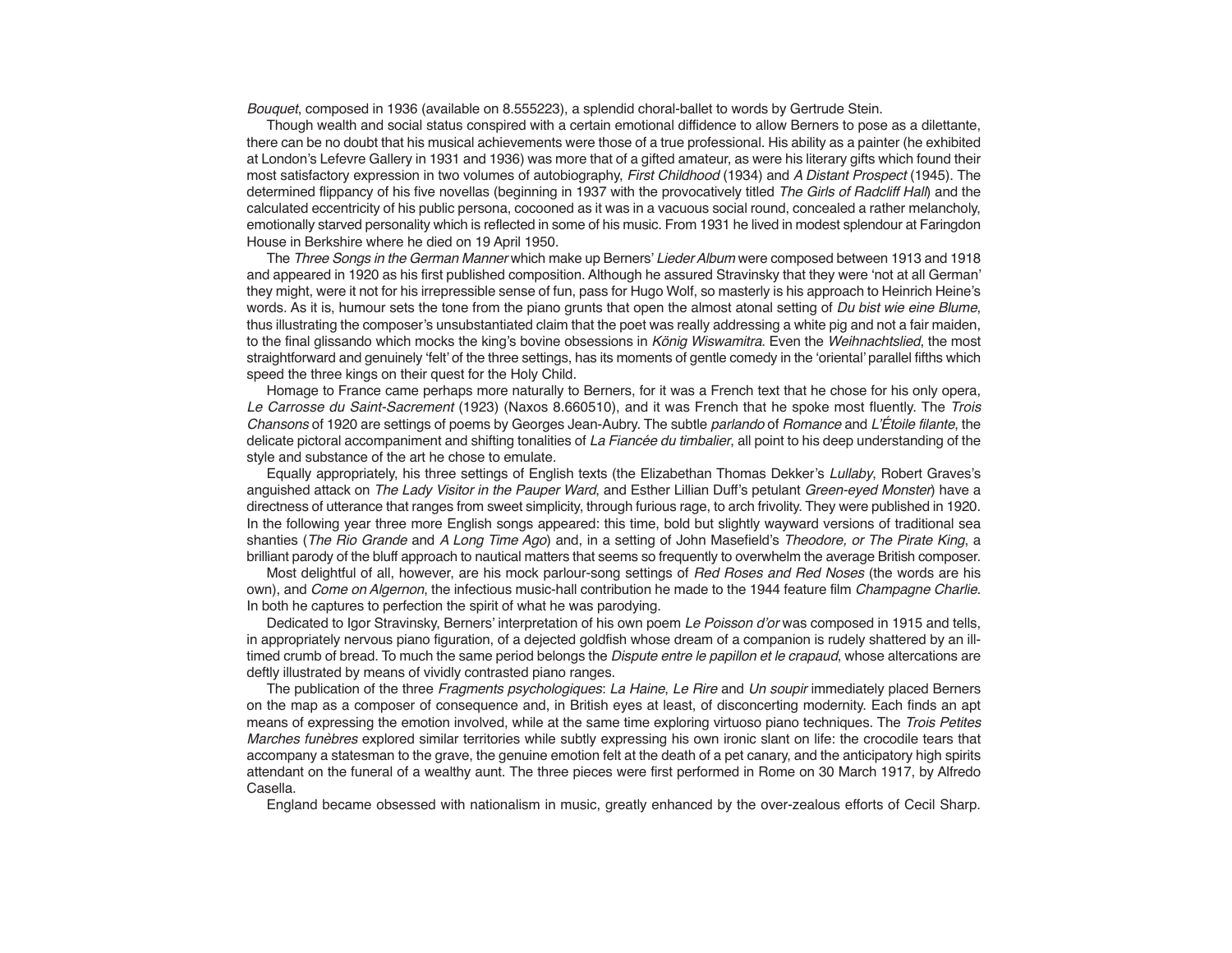Dialogue between Tom Filuter and his man by Ned the Dog Stealer is a brief, but effective piece. Berners takes the words from a broadsheet, issued in 1902, and writes what must be the apotheosis of the English rural folk song, re-discovered. The triviality of the text is greatly enhanced by Berners's brief but sardonic setting.

Four occasional pieces complete his piano output: the Polka, written in 1941 for an amateur pantomime, the Valse, which was intended as a set-piece in his score for the 1944 feature film The Halfway House, a March, whose origins and purpose are unknown, and The Expulsion from Paradise, written for a local Nativity play. The last two of these were both composed in 1945.

#### **Michael Hurd**



#### **Ian Partridge**

Ian Partridge has an international reputation as a concert singer and recitalist. His tenor voice, with its most distinctive timbre, and his unfailing sensitivity to words earned him a devoted following through his hundreds of broadcasts and recordings. His wide repertoire encompassed the music of Monteverdi, Bach and Handel, Elizabethan lute songs, German, French and English songs and first performances of new works. Partridge's phenomenal list of recordings includes Schubert's Die schöne Müllerin, which was first choice for the work in BBC Radio 3's Building a Library, Schumann's Dichterliebe and Liederkreis, Op. 39, Britten's Serenade, Vaughan Williams' On Wenlock Edge and Warlock's The Curlew. With The Sixteen, conducted by Harry Christophers, Partridge sang the Evangelist in Bach's St John Passion and was the tenor soloist in the complete set of Handel's Chandos Anthems. Partridge has also enjoyed taking masterclasses on Lieder, English Song and Early Music at venues as diverse as Aldeburgh, Dartington, Trondheim, Versailles and Helsinki. He retired from public performance in 2008 but remained a professor at the Royal Academy of Music until 2018. He was awarded the CBE in 1992 for services to music. **www.ianpartridge.co.uk**

Photo: © Fritz Curzon

### **Len Vorster**

Len Vorster left South Africa for Australia in 1983 after completing postgraduate piano studies at the University of Cape Town. In 1997 he recorded Michael Easton's Concerto on Australian Themes with the State Orchestra of Victoria for Naxos (8.554368), and gave the premieres of the work in Italy, Hungary, Germany and London. His Naxos recording of the two-piano version of Holst's The Planets (with Robert Chamberlain, 8.554369) received a Gramophone Award. Vorster has performed in the UK, South Africa, Hong Kong and Taiwan and at numerous international festivals. He is frequently heard on ABC FM in both studio and live concert broadcasts. In 2001 he formed the Berlin Vorster Duo with David Berlin, principal cellist of the Melbourne Symphony Orchestra. For many years he was accompanist to the Australian Boys Choir, and he regularly performs with La Prima Opera and Promac Productions. Vorster is founding artistic director of the Port Fairy Spring Music Festival, and co-founder of the Mietta Song Competition. He has served on the piano staff at the University of Melbourne, Monash University and the Victorian College of the Arts. At present he is concentrating on private piano teaching, performing and recording.